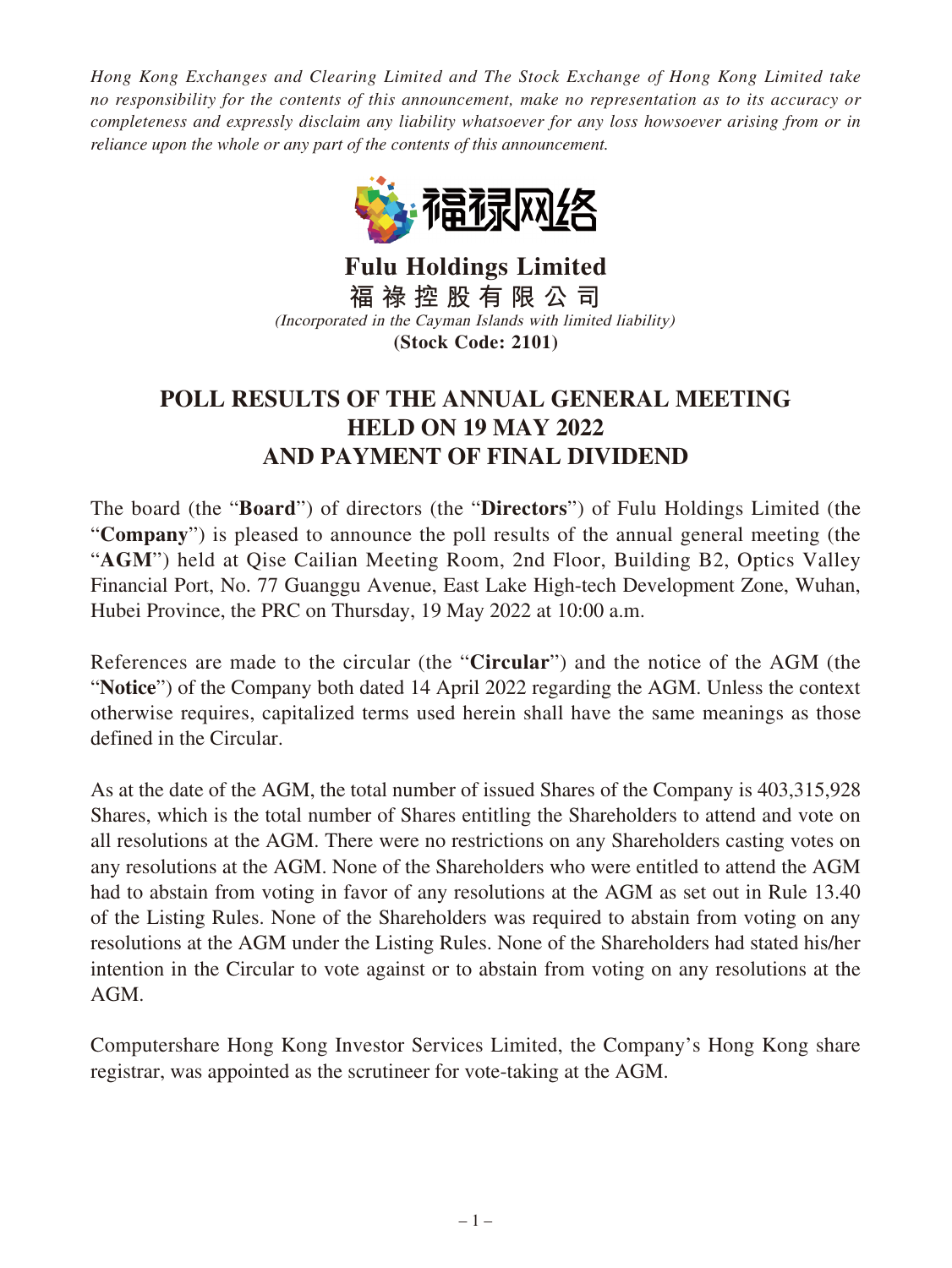## **Poll Results of the AGM**

At the AGM, the resolutions as set out in the Circular were taken by way of poll. The poll results were as follows:

| <b>Ordinary Resolutions</b> |                                                                                                                                                                                                                                                                                                                                                                                                                                                                      | Number of Votes Cast $(\% )$  |                              |
|-----------------------------|----------------------------------------------------------------------------------------------------------------------------------------------------------------------------------------------------------------------------------------------------------------------------------------------------------------------------------------------------------------------------------------------------------------------------------------------------------------------|-------------------------------|------------------------------|
|                             |                                                                                                                                                                                                                                                                                                                                                                                                                                                                      | For                           | <b>Against</b>               |
| 1.                          | To receive and adopt the audited consolidated financial<br>statements of the Company and its subsidiaries and its<br>consolidated affiliated entities for the year ended 31<br>December 2021 and the reports of the Directors and auditor<br>thereon.                                                                                                                                                                                                                | 287,593,705<br>$(100.00\%)$   | $\theta$<br>$(0.00\%)$       |
| 2.                          | To declare a final dividend for the year ended 31 December<br>2021.                                                                                                                                                                                                                                                                                                                                                                                                  | 287, 593, 705<br>$(100.00\%)$ | $\overline{0}$<br>$(0.00\%)$ |
| 3.                          | To re-elect Mr. Zhang Yuguo as an executive Director;<br>(a)                                                                                                                                                                                                                                                                                                                                                                                                         | 287,593,705<br>$(100.00\%)$   | $\theta$<br>$(0.00\%)$       |
|                             | To re-elect Mr. Li Wai Chung as an independent non-<br>(b)<br>executive Director;                                                                                                                                                                                                                                                                                                                                                                                    | 287, 593, 705<br>$(100.00\%)$ | $\theta$<br>$(0.00\%)$       |
|                             | To re-elect Mr. Wong Sincere as an independent non-<br>(c)<br>executive Director;                                                                                                                                                                                                                                                                                                                                                                                    | 287, 593, 705<br>$(100.00\%)$ | $\theta$<br>$(0.00\%)$       |
|                             | To authorise the Board to fix the remuneration of the<br>(d)<br>Directors.                                                                                                                                                                                                                                                                                                                                                                                           | 287, 593, 705<br>$(100.00\%)$ | $\theta$<br>$(0.00\%)$       |
| 4.                          | To re-appoint Ernst & Young as auditor of the Company to<br>hold office until the conclusion of the next annual general<br>meeting of the Company and to authorise the Board to fix its<br>remuneration.                                                                                                                                                                                                                                                             | 287, 593, 705<br>$(100.00\%)$ | $\theta$<br>$(0.00\%)$       |
| 5.                          | To grant a general mandate to the Directors to allot, issue<br>and deal with additional shares not exceeding 20% of the<br>issued shares of the Company.                                                                                                                                                                                                                                                                                                             | 286, 622, 705<br>$(99.66\%)$  | 971,000<br>$(0.34\%)$        |
| 6.                          | To grant a general mandate to the Directors to buy back shares<br>not exceeding 10% of the issued shares of the Company.                                                                                                                                                                                                                                                                                                                                             | 287,593,705<br>$(100.00\%)$   | $\theta$<br>$(0.00\%)$       |
| 7.                          | Conditional upon the passing of the ordinary resolutions<br>numbered 5 and 6, to extend the general mandate granted to<br>the Directors pursuant to the ordinary resolution numbered<br>5 to issue shares by the addition to the number of the<br>issued shares of the Company which may be allotted by the<br>Directors pursuant to such general mandate of an amount<br>representing the number of shares bought back under the<br>ordinary resolution numbered 6. | 286, 622, 705<br>$(99.66\%)$  | 971,000<br>$(0.34\%)$        |

*Notes:*

- (i) Please refer to the Notice for the full version of the resolutions.
- (ii) The number of votes and approximate percentage of voting as stated above are based on the total number of issued Shares held by the Shareholders who attended and voted at the AGM in person, by authorised representative or by proxy.